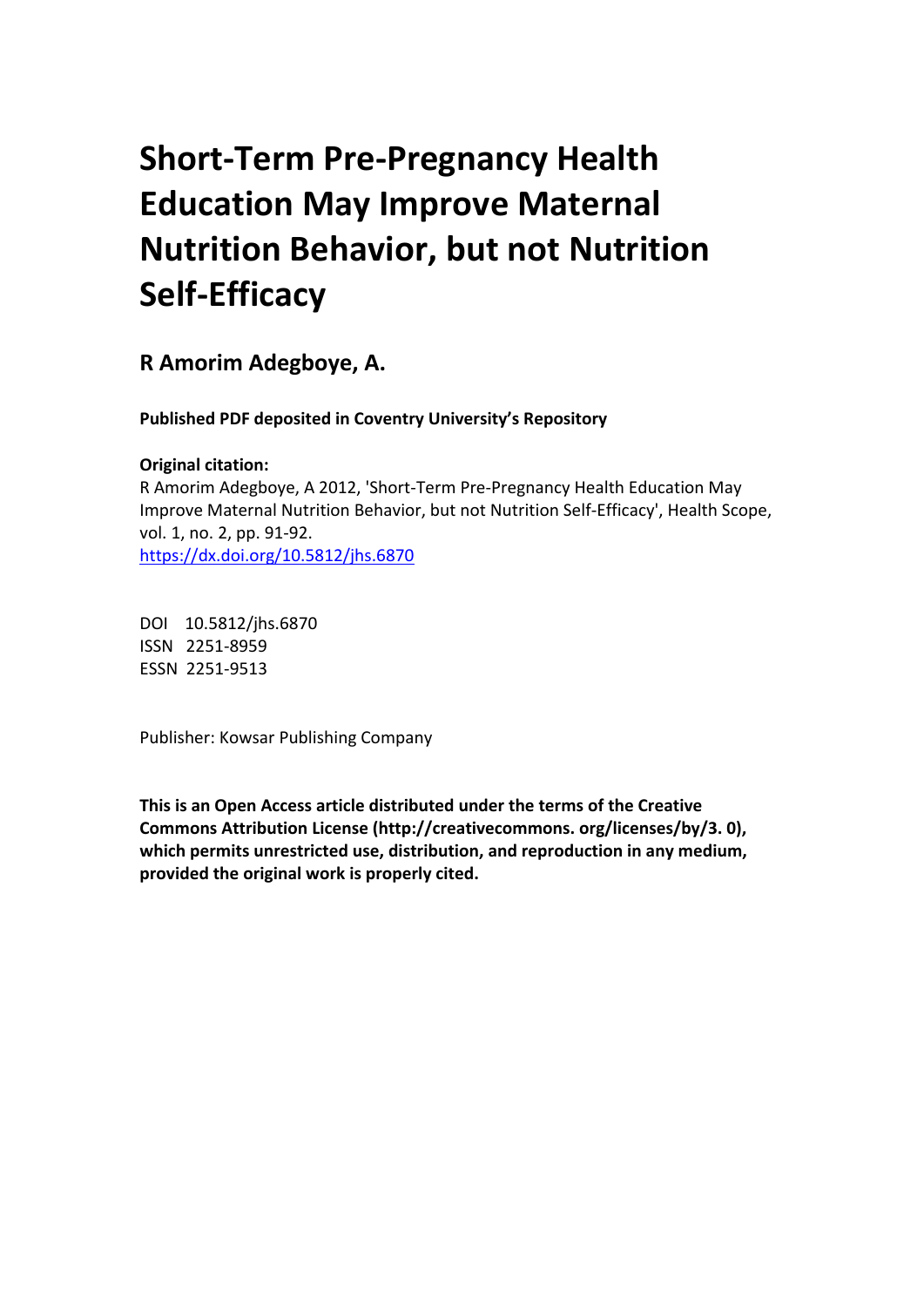

# Short-Term Pre-Pregnancy Health Education May Improve Maternal Nutrition Behavior, but not Nutrition Self-Efficacy

## Amanda Rodrigues Amorim Adegboye 1\*

<sup>1</sup> Research Unit for Dietary Studies, Institute of Preventive Medicine, Copenhagen, Denmark

| ARTICLE INFO                                                                               |                                                                                                                                                                                                                                            |
|--------------------------------------------------------------------------------------------|--------------------------------------------------------------------------------------------------------------------------------------------------------------------------------------------------------------------------------------------|
| Article type:<br>Letter to Editor                                                          |                                                                                                                                                                                                                                            |
| Article history:<br>Received: 19 Jun 2012<br>Revised: 23 Jun 2012<br>Accepted: 11 Jul 2012 |                                                                                                                                                                                                                                            |
| Keywords:<br>Pregnancy<br>Health<br>Education                                              | $\blacktriangleright$ Please cite this paper as:<br>Amorim Adegboye AR. Short-Term Pre-Pregnancy Health Educa-<br>tion May Improve Maternal Nutrition Behavior, but not Nutrition<br>Self-Efficacy. <i>Health Scope.</i> 2012; 1(2): 91-2. |

### *Dear Editor,*

Dr. Bastani has presented an interesting randomizedcontrolled trial on the efect of nutritional education on behavioral intention and self-efficacy in women with focus on iron and folic acid intakes in the J Health Scope (1). Iron and folic acid defciencies during gestation are often associated with poor pregnancy outcomes for both mother and fetus (2). Although pre-conception counseling and nutrition education could be an ideal opportunity to improve maternal daily iron and folic acid intakes before conception, implementation of this form of preventive intervention is still lacking in many non-Western countries, particularly in Iran (3, 4). The one-day nutrition workshop, involving 8-12 women from the experimental group ( $n = 50$ ) in each workshop, was preceded by an individualized advise session on healthy lifestyle and benefts of healthy diet. The control group received standard  $care (n = 49)$ . The intervention lead to increased behavioral intention on iron and folic acid intakes among women planning pregnancy, but did not improve self-efficacy (1).

There appears to be confusion on the concept of behavioral intention, self-efficacy and attitudes. It is therefore important to have a clear idea of some defnitions before interpreting the fndings. Behavioral intention measures a person's relative strength of intention to perform a behavior. Attitude consists of individual's feeling (positive/ negative) about the consequences of performing the behavior. Self-efficacy is a person's belief in his/her own competence of enacting a certain behavior to attain a set of goals (5). The fndings suggest that in order to improve levels of self-efficacy towards dietary changes with pre-conception women, more intense efforts are likely needed. Providing information on the benefts of healthy dietary habits and raising awareness of problems associated with unhealthy dietary habits may increase the knowledge, but not the willingness and ability to adopt healthy lifestyle. Socio-economic factors, social norms, family attitudes, and fear of failure can be important barriers to change. The current intervention might have benefted from a booster session providing reassurance and constructive feedback. Future intervention may consider

\* *Corresponding author:* Amanda R Amorim Adegboye, Institut for Sygdomsforebyggelse/Institute of Preventive Medicine Frederiksberg Hospital. Hovedvejen indgang 5, Nordre Fasanvej 57, 2000 Frederiksberg. Copenhagen, Denmark. Tell: +45-33383772, Fax: +45-33324240, *E-mail:* AAR@ipm. regionh. dk

© 2012 Health Promotion Research Center.

This is an Open Access article distributed under the terms of the Creative Commons Attribution License (http://creativecommons. org/licenses/by/3. 0), which permits unrestricted use, distribution, and reproduction in any medium, provided the original work is properly cited.